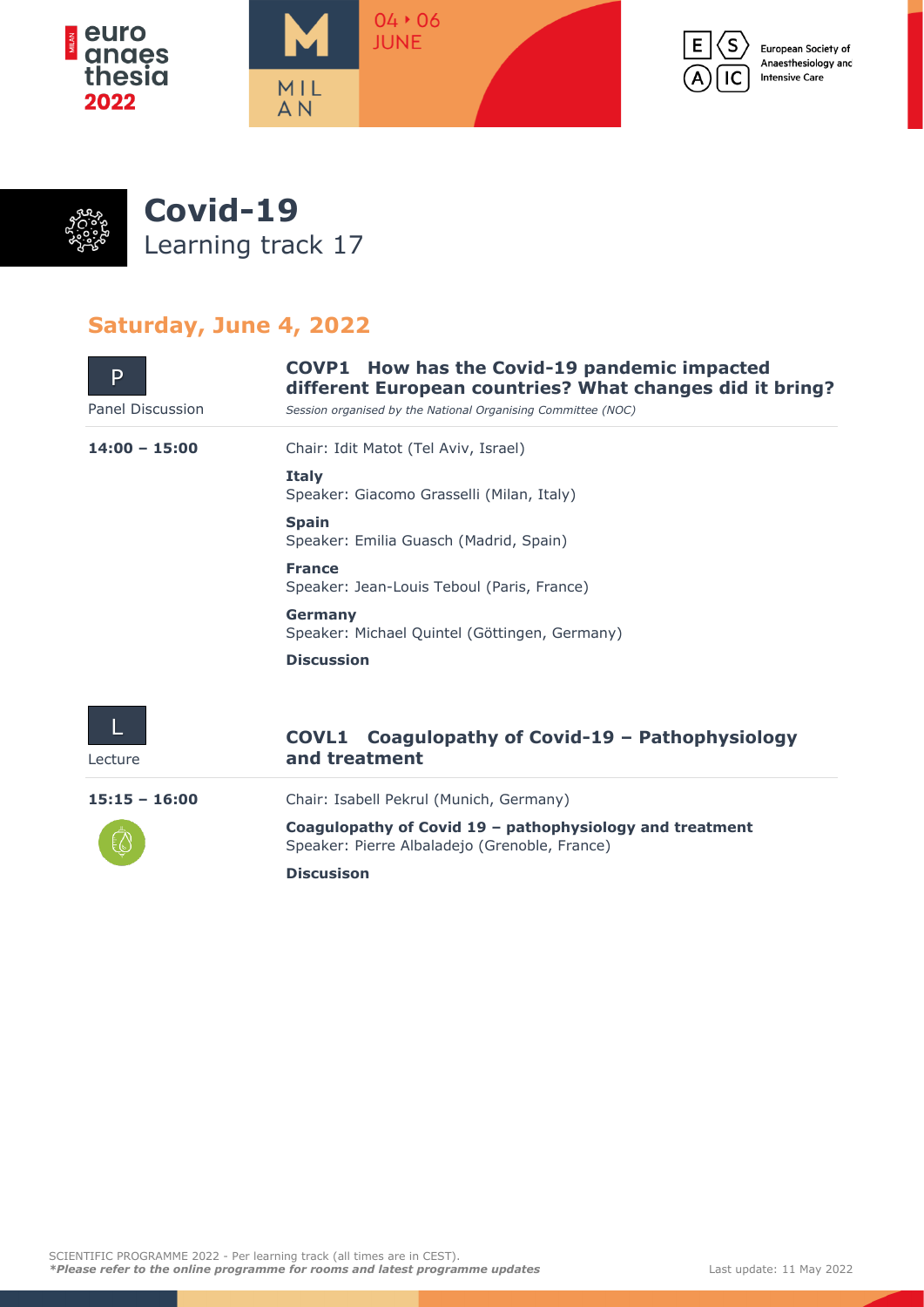





## **Sunday, June 5, 2022**

| S                                                                | <b>COVS1</b><br><b>Saving the Planet: Covid and climate change</b>                                                                                                              |
|------------------------------------------------------------------|---------------------------------------------------------------------------------------------------------------------------------------------------------------------------------|
| Symposium                                                        | Session organised by the Australian Society of Anaesthetists (ASA)                                                                                                              |
| $14:00 - 15:00$                                                  | Chair: David Borshoff (Perth, Australia)                                                                                                                                        |
|                                                                  | Developing a single user protocol for the CleanSpace Halo Powered<br><b>Air Purifying Respirator</b><br>Speaker: Robert Wengritzky (Frankston, Australia)                       |
|                                                                  | Trainee led initiatives for improving sustainability during Covid-19<br>Speaker: Sophia Grobler (Melbourne, Australia)                                                          |
|                                                                  | <b>Discussion</b>                                                                                                                                                               |
| P                                                                | COVP2 Covid pandemic: how have EBA and ESAIC<br>responded to the challenge? What about the future?                                                                              |
| Panel Discussion                                                 | Session organised by the European Board of Anaesthesiology (EBA)                                                                                                                |
| $15:15 - 16:15$<br>$\widetilde{\left\langle \psi\right\rangle }$ | Chair: Olegs Sabelnikovs (Riga, Latvia)<br>Chair: Edoardo De Robertis (Perugia, Italy)<br>Chair: Emilia Guasch (Madrid, Spain)                                                  |
|                                                                  | The role of EBA and ESAIC in critical care patients<br>Speaker: Olegs Sabelnikovs (Riga, Latvia)                                                                                |
|                                                                  | Anaesthesiologists' training in Covid-19 pandemic: new challenges<br>and opportunities. Anything to add to ETR after this experience?<br>Speaker: Emilia Guasch (Madrid, Spain) |

**Professional wellbeing - The sick anaesthesiologist** Speaker: Ioana Grigoras (Iasi, Romania)

**How to be safe in the OR and ICU? Recommendations for the future** Speaker: David Whitaker (Manchester, United Kingdom)

**Discussion**